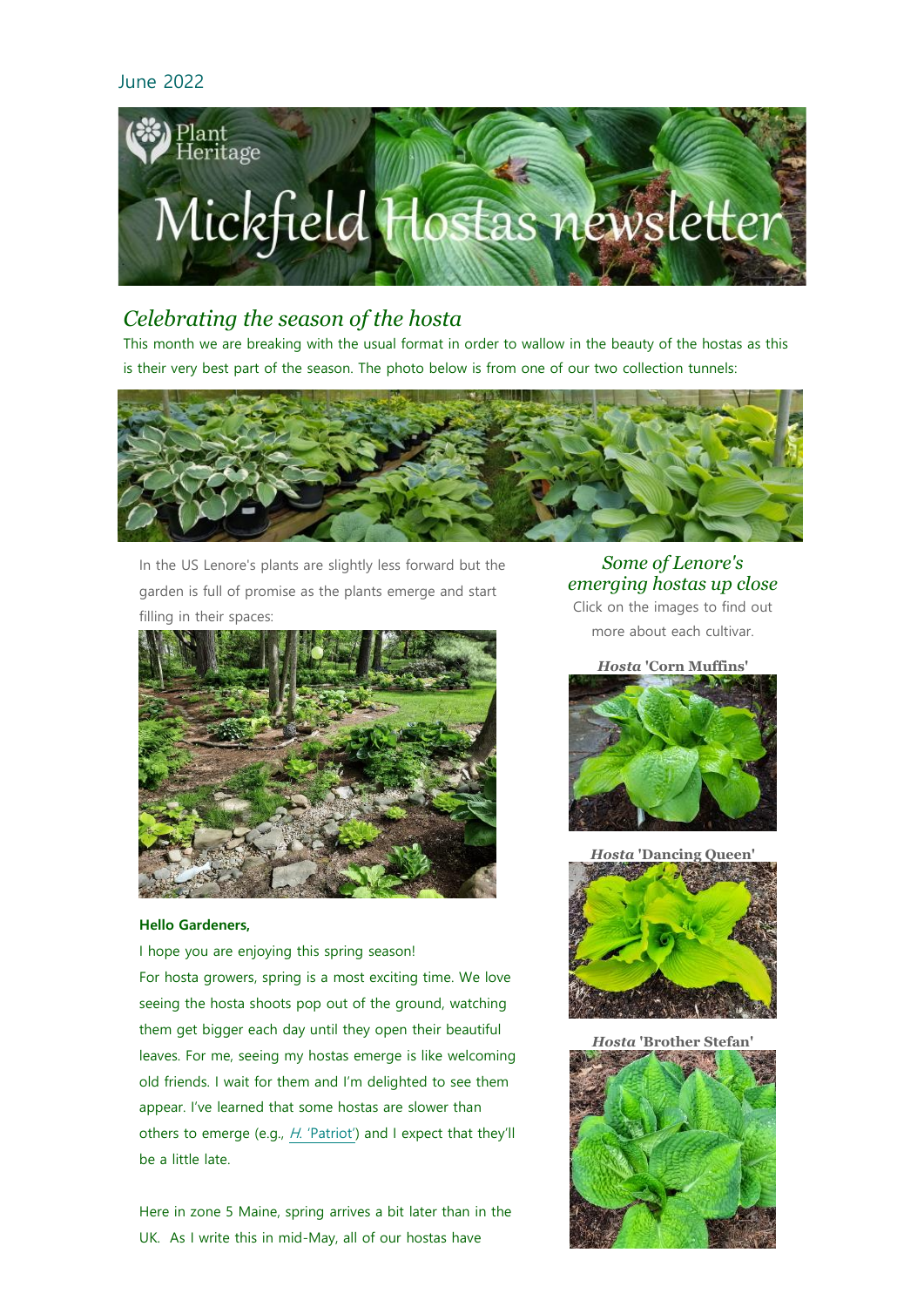shoots above ground, many smaller and medium hostas have partially or fully opened, and the giant hostas have not yet unfurled.

The emerging of hostas each spring is a rather magical process. It's amazing that a giant hosta like H. 'Sum and [Substance'](https://www.mickfieldhostas.co.uk/varieties/0203.htm) is contained in those initial, tightly-wound shoots. It's also amazing to see a smaller hosta like H. 'Fruit [Punch'](https://www.mickfieldhostas.co.uk/varieties/4042.htm) popping out to make a blazing yellow statement in the garden. Each hosta forms a lovely, artistic pattern as it opens, and witnessing that artistry is part of the fun of growing hostas. I'm sharing here photos of some of my favorite hostas emerging - in the side column. By the time you read this, they'll be fully open. All the best,





## **Hosta heaven**

There is nothing I like more than cruising through the collection tunnels at this time of year. The colours really pop, so much so I have to take photos on a cloudy day. I cannot list all the varieties you can see, in the photo below:



## **The rare and unusual**

Each season we take time to check out the rare cultivars we hold in our collection, primarily to see that they are

*Hosta* **'Half and Half'**



*Hosta* **'Frances Williams'** Opening earlier than other giant hostas here, because she's potted, and spent the winter in the



*In season maintenance of our National Collection*

There is so much to do in the six months of the season, when we can work on the plants that we are always struggling to find the time to check all the plants in our National Collection.

Thankfully most cultivars are stable and happily return every year looking as they should. Some, however, do need attention to maintain their characteristics, especially those that exhibit irregular streaking. These cultivars are often highly prized for their unusual markings, which can, in turn, be used to breed new varieties. Given their temperamental nature it is good if a stable form can be breed which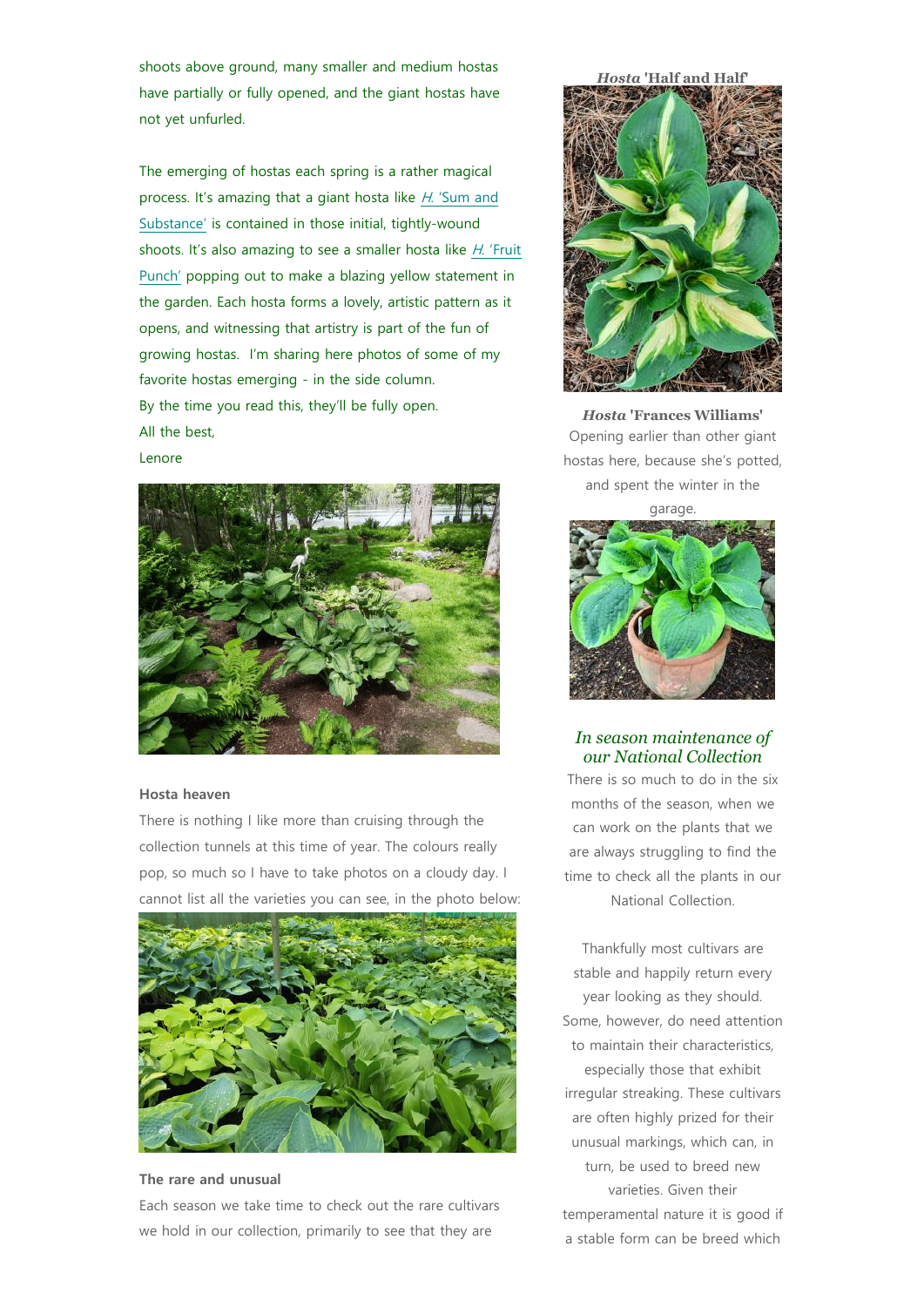performing as expected[.](https://www.mickfieldhostas.co.uk/varieties/1995.htm) One such unusual cultivar is  $H$ . ['Gunther's Prize',](https://www.mickfieldhostas.co.uk/varieties/1995.htm) which is looking good this year:



Last year a customer asked us for a piece of this lovely cultivar, H[. 'Hakumuo',](https://www.mickfieldhostas.co.uk/varieties/3033.htm) which has a bright white centre in the spring and then it fades to green later on, rather like H[.](https://www.mickfieldhostas.co.uk/varieties/0462.htm)  ['Whirlwind'.](https://www.mickfieldhostas.co.uk/varieties/0462.htm) It is an expensive one but a good example of how we can sometimes divide for special requests - it is always worth asking.



One variety we never have enough of is H[. 'War Paint',](https://www.mickfieldhostas.co.uk/varieties/1523.htm) which also has a bright leaf centre that fades to green during the season. The leaves hang down from tall petioles forming an umbrella shape - very elegant and it looks as good from below:



carries some of the parental characteristics. One such cultivar is H. 'Gunther's [Prize',](https://www.mickfieldhostas.co.uk/varieties/1995.htm) which I mention in the left hand column opposite.

Other plants that need regular attention include H[. 'Dorothy](https://www.mickfieldhostas.co.uk/varieties/2112.htm)  [Benedict'](https://www.mickfieldhostas.co.uk/varieties/2112.htm) and H[. 'Spilt Milk'.](https://www.mickfieldhostas.co.uk/varieties/0639.htm) Indeed, I have yet to capture a good photograph, of the latter cultivar for the website, without a chunk of plain leaves in it. Once this cultivar reaches maturity it can be a little more relaible, but it

can be tricky to get it there without losing the rather special markings. On the other hand we have found H. ['Pistache',](https://www.mickfieldhostas.co.uk/varieties/4080.htm) a sport of H. 'Spilt Milk', to be very

reliable and this might be partly due to the irregular green margins, which help stabilise the plant's ability to feed itself. Sorry to say we don't have this cultivar available at the moment but click on the image below to find out





*How big is big?* About four years ago we planted up a Hosta ['Wunderbar'](https://www.mickfieldhostas.co.uk/varieties/5706.htm) to go outside the back door. We thought it might be too windy there but the plant loves it: